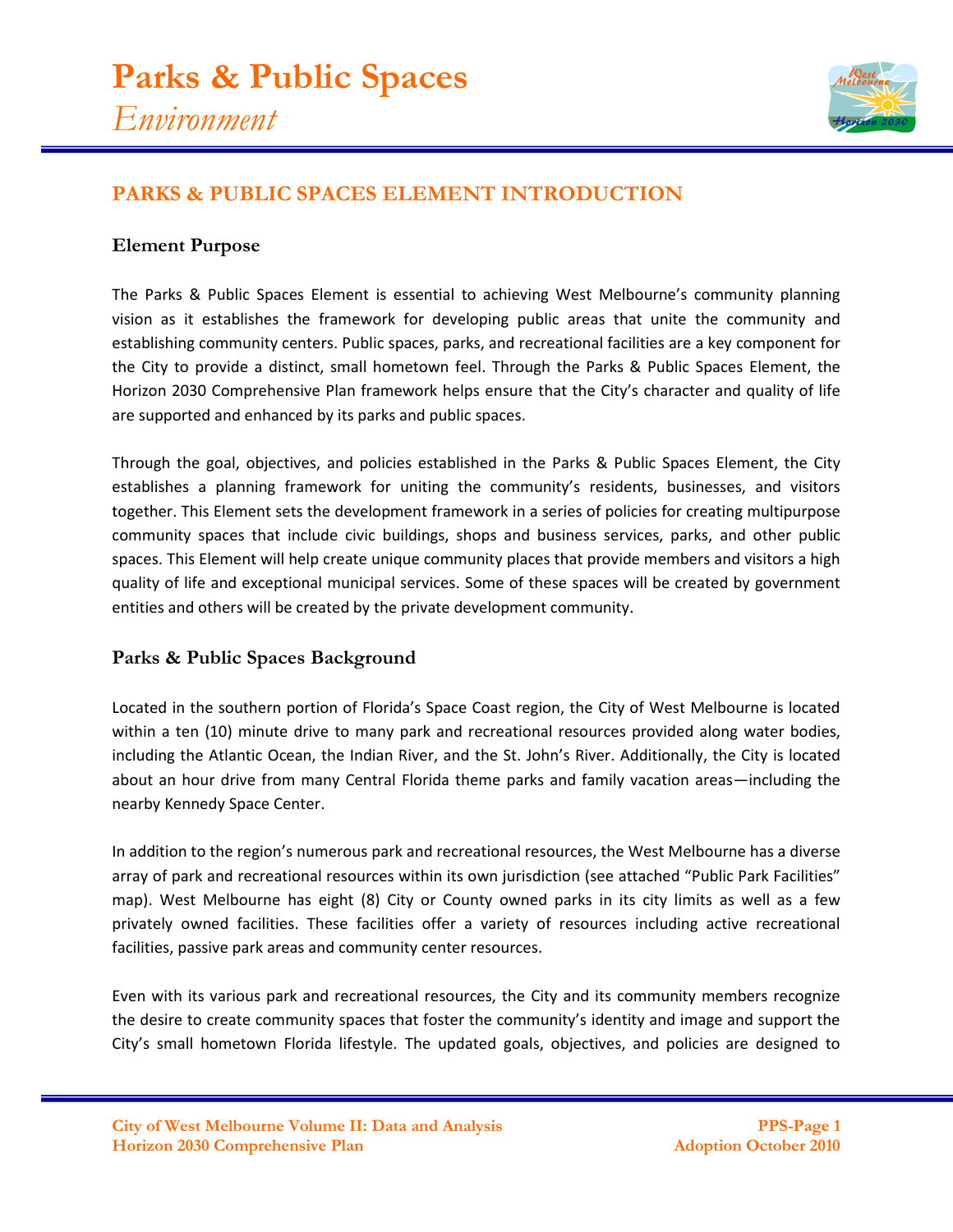

address the City's needs while enabling West Melbourne to achieve its adopted community planning vision.

## **Evaluation and Appraisal Report: Identified Concerns**

Issues related to Parks & Public Spaces were discussed in the following chapters of the 2009 Evaluation and Appraisal Report (EAR).

- *Chapter 1—Community Identity and Image:* relates to how public spaces areas can be used to support the qualities that provide West Melbourne its community identity, quality of life, and sense of place.
- *Chapter 2—Community Core, Neighborhood Centers, and Gathering Spaces*: addresses the need to create a central community area, neighborhood centers, and gathering spaces which support the social community and provides West Melbourne a heart, unifying core, neighborhood centers, and community gathering areas.
- *Chapter 3—Integrated Development Patterns:* addresses the need to utilize public spaces, parks, and recreational areas to integrate neighborhoods, commercial areas, and public spaces together.
- *Chapter 6—Land Development Practices and Design Standards:* relates to the need to develop and design public space areas in such a way that such resources promote and support the community's quality of life, small town character, and sense of place.

According to the EAR, residents desire to have both a wider variety of open space and community programs as well as public spaces that lend an identity to the City. The goal of this Element is to provide the City's community members a variety of recreation resources within walking or biking distance.

The 2009 EAR explains that the City's predominant suburban land use pattern has resulted in disconnected park and recreational resources which do not link the community's neighborhoods, activity centers, destinations, and civic resources together. Indeed, rather than connecting the community together, some of the park and recreational resources act as dividers between neighborhoods. Large playgrounds, ball fields and greenbelts divide areas through lack of sidewalks or easements to adjacent streets and neighborhoods.

In order to address this lack of connection between public spaces and neighborhoods, the report suggests that the City review and revise its current park and recreation development practices to ensure they help create public space areas that integrate the community's land uses and community resources.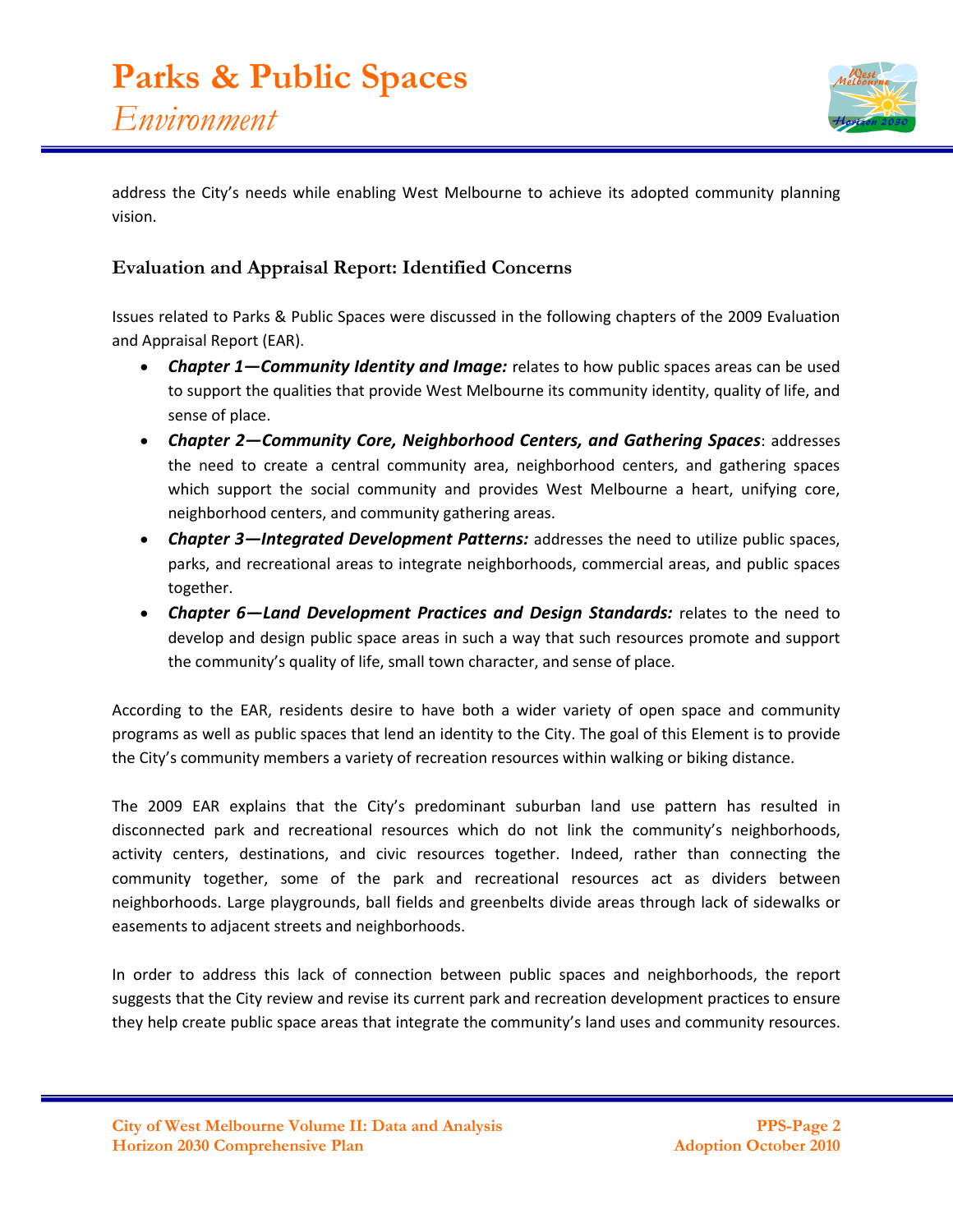

Specifically, the EAR recommended that the Horizon 2030 Comprehensive Plan planning framework focus on:

- Integrating public spaces throughout the community over time with sidewalks or other connections.
- Enhancing transitional areas by creating public spaces within the built environment.
- Recognizing the value of public spaces to West Melbourne's character.
- Providing access to park and recreational areas throughout West Melbourne.
- Establishing development standards that foster connectivity and accessibility of the City's public spaces.

## **INVENTORY OF RESOURCES**

The City of West Melbourne has a variety of public spaces, parks, and recreational resources in its City limits which meet the needs of the community, both at present and in the future. The inventory of the parks and recreation resources is based on types of recreation and size and function classification. Resource type describes the activities available including: passive recreation, active recreation, special use area public spaces, or pathway and trails. Resource classification speaks to size, location, and targeted population that the resource is to serve. These broad types and classifications include private and public parks, although the public parks are more numerous and available to everyone. As identified by the City's community planning vision, there is a need to provide an array of public spaces, parks, and recreation resource in order to meet the many needs of a multi-generational population (see attached "Public Park Facilities" map).

## **Resource Type**

Resource types describe an array of activities (picnics, playgrounds, and swimming), sport facilities (basketball, football, and baseball), and nature oriented resources (nature walks, hiking, and fishing). There are five (5) types of recreation and open space resources in the City:

- 1. Passive-oriented parks
- 2. Active-oriented parks
- 3. Special use areas
- 4. Public spaces
- 5. Pathways and trails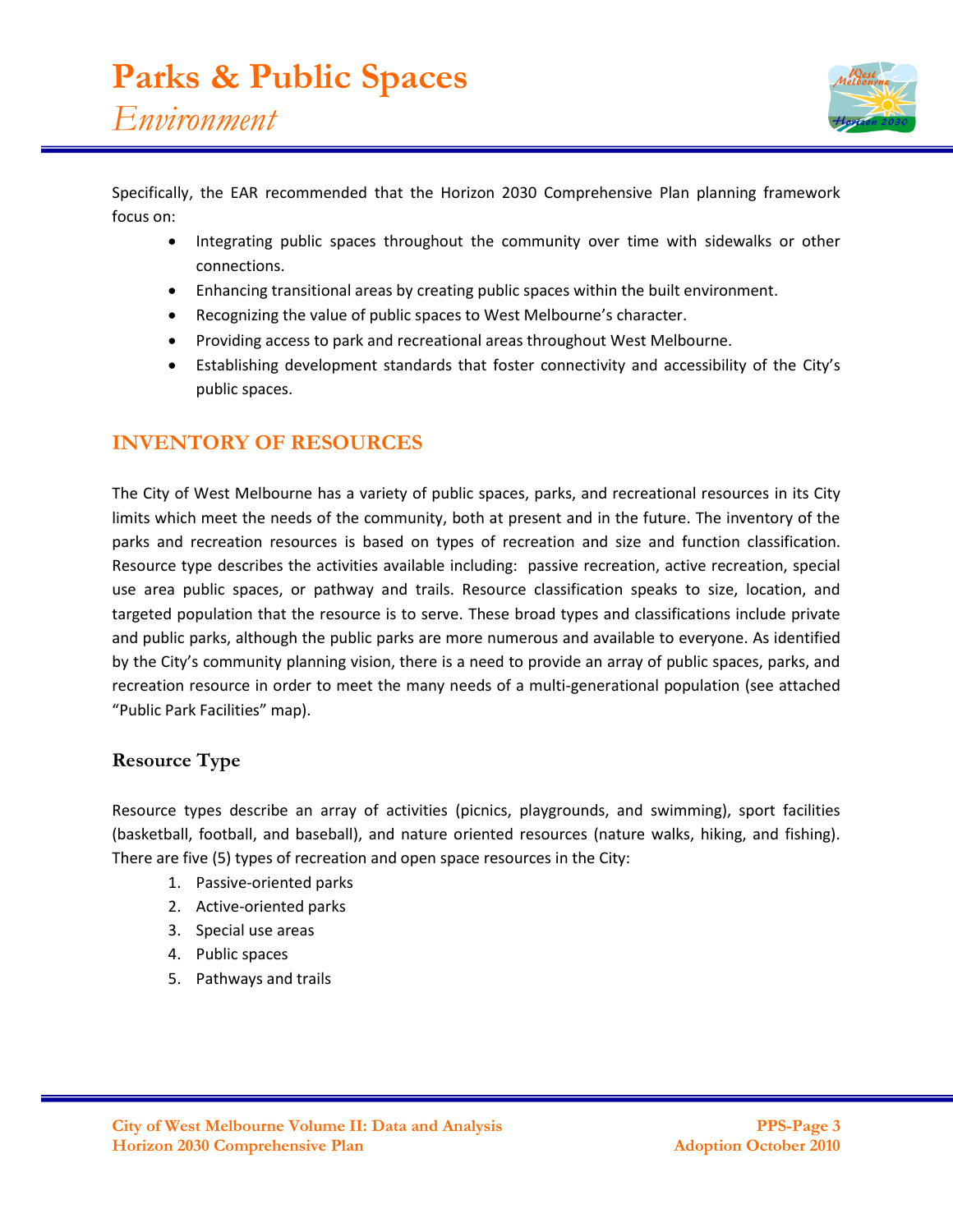

#### *Passive-Oriented Parks*

Passive-oriented parks include unstructured play, relaxation, family picnics and similar activities since the intent of these types of parks is to allow for non-structured enjoyment. These parks are often within walking or biking distance of most users. The activities passive parks support may become a daily pastime for neighborhood children. Support facilities, such as covered picnic or play areas, are not usually part of this subset of parks.

#### *Active-Oriented Parks*

Active-oriented parks provide playing fields and other facilities that can be used for team and individual sports and activities. Active-oriented parks are intended to serve a large area. As a result, parks with these features will require more support facilities such as restrooms, playgrounds, shelters and parking.

#### *Special Use Areas*

Special use areas are public recreation areas occupied by a single purpose facility or contain activities that do not fall into the other categories. Design of these facilities should be specific to the needs of that facility and intended user group. These uses are not considered essential to the development of a basic parks inventory and should only be considered when full cost benefit analysis and understanding of operation and maintenance costs are understood and justified. Facility space requirements are the primary determinants of site size. Examples of special use parks are dog or skateboard parks.

### *Public Spaces*

City beautification areas are intended to provide for the aesthetic needs of the residents. Many of these spaces are five (5) acres or less in size. Rather than place an emphasis on physical activity, these areas provide a visual experience. They can take the form of landscaped entryways to the City, medians, or street corners. As expressed through the community's planning vision and defined in the 2009 EAR, the public space category includes community gathering places such as plazas and squares, where the emphasis is on outdoor gatherings such as concerts, farmers markets, street fairs, and socialization. Typical amenities include benches, tables, gazebos or pavilions.

#### *Pathways and Trails*

Pathways and trails may be incorporated into park facilities, but may also be the sole purpose of a facility. Communities provide urban paths and trails for their recreational value. Trails and paths should be developed to provide linkages between schools, parks, neighborhoods, and the community and should connect with regional trail systems. An example would be the trails and paths that are in the Erna Nixon Park and the sidewalk that traverses the Westbrooke Park, connecting the Saddlebrooke and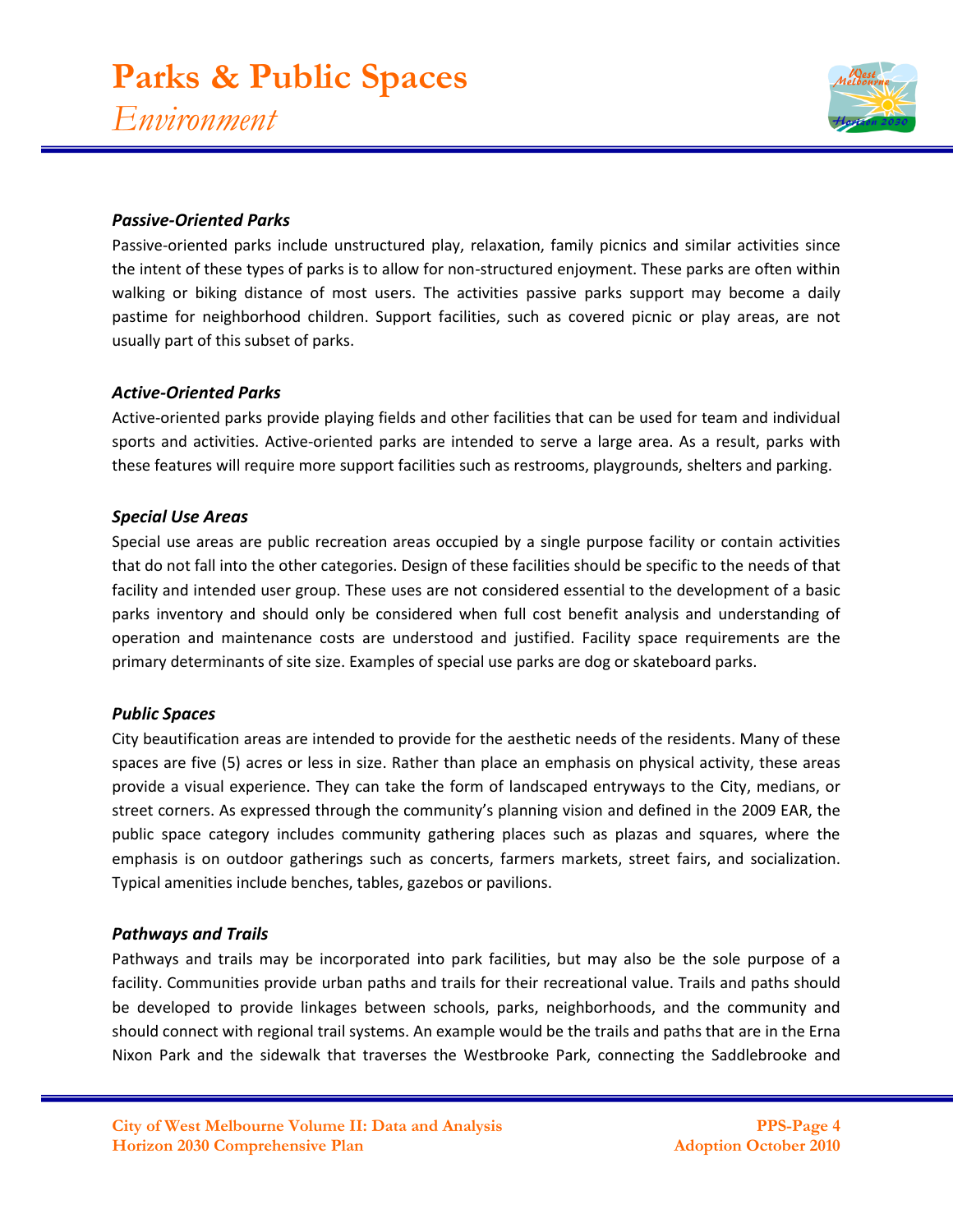

Westbrooke neighborhoods along Wingate Boulevard. This connection makes it possible for children to access school on foot or bicycle in relative safety.

## **Resource Classification**

Park classification is determined by the resource's use, purpose, size, target area, demographics and location. There are three (3) park classifications:

- 1. Neighborhood parks
- 2. Community parks
- 3. Regional parks

### *Neighborhood Parks*

The neighborhood park is a "walk to" park, generally located along local streets where pedestrians will not encounter heavy traffic. It serves the population of a neighborhood in a radius of up to one-half mile and should be easily accessed. Examples of this type of park include: Tallwood, Clement's Wood, Hammock Lakes, and Westbrooke Parks.

Since the service areas of neighborhood parks and elementary schools often coincide, it is desirable for the neighborhood park to physically join elementary schools when feasible. Parks and schools serve the same basic population, share compatible land uses and maintain recreation facilities that are of mutual benefit. Recreation needs vary from one neighborhood to another and between different segments of the population. To meet the particular needs of each neighborhood, site design should also reflect the character of the neighborhood and incorporate compatible elements of both passive and active types of recreation.

Typical facilities developed in the neighborhood park may include playgrounds, recreation buildings, multi-purpose sport courts, sports fields, picnic areas, and open space. Additional facilities may be added, depending on the recreation demands of the neighborhood or community area. Neighborhood parks typically serve a population in a one-half mile radius and approximately 2000 persons, but these are just guidelines and are based on ideal circumstances, but neighborhood parks may draw from a larger area.

Although the City does not currently have any interlocal agreements with schools, there are non-profit recreation leagues that contract with the School Board of Brevard County to utilize their facilities for various recreational activities.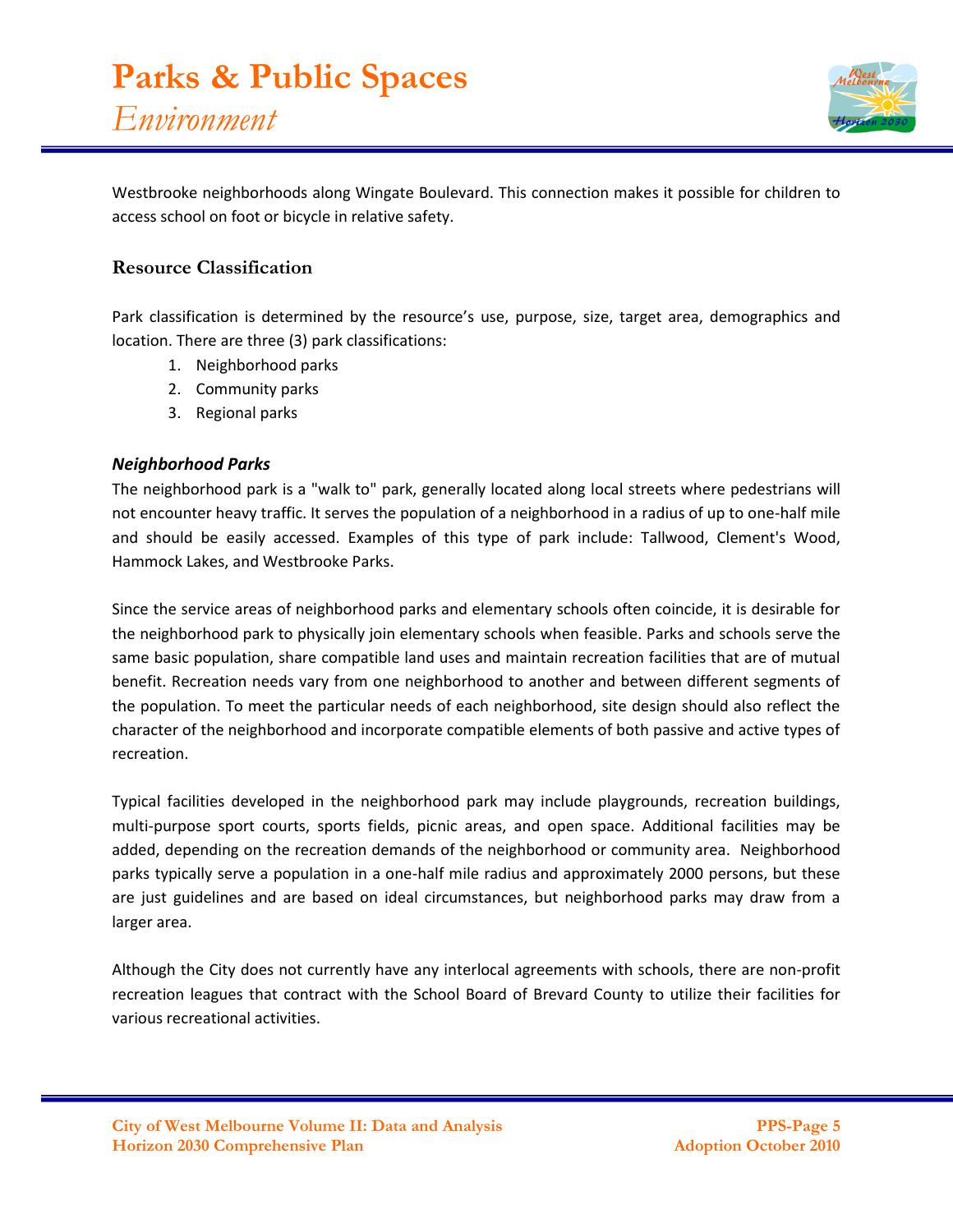# **Parks & Public Spaces** *Environment*



## *Community Parks*

A community park is designed to serve the needs of multiple neighborhoods and larger sections of the City and have been described as medium size, typically ten to 40 acres in size based on national averages. While community parks ought to be accessible via pedestrian and bicycle pathways, community parks are also expected to meet the needs of automobile-oriented users with parking lots and easy access to major streets or arterials. Community parks offer a wide range of programs and facilities for all community individuals and families ranging from passive to active uses. Just as the neighborhood park fulfills the recreation needs of the neighborhood, the community park is designed to meet the recreational needs of the entire community.

Typical facilities at a community park include a swimming pool, ballfields, tennis courts, play areas, multi-purpose courts, picnic areas, recreation buildings, and sports fields. Additional recreation facilities may be added to meet a particular recreation demand for each community. If school sites are used, an important consideration is adequate parking areas.

The Max K. Rodes Park is an example of a community park within the city limits.

### *Regional Parks*

Regional parks are large, resource-based areas that serve two or more counties and are usually located within one hour's driving distance of the residents they serve. The only regional park within the City limits is Erma Nixon Park, which is a natural park. Additionally, West Melbourne residents can utilize the many facilities available at two nearby County owned and operated regional parks—Wickham Park and Palm Bay Regional Park.

Since regional parks are generally designed for resource-based activities, location is dependent upon the availability of high quality natural resources capable of being developed and used for outdoor recreation. Typical facilities include water-based recreation sites, camping areas, hiking, nature trails, picnic areas and other facilities not requiring extensive development. Parking areas are necessary support facilities and should be designed to minimize adverse impacts upon the natural environment.

The County is currently constructing another regional park, located west of Minton Road and just north of Flanagan Avenue next to Interstate 95. The proposed park will be located west of the existing Max K. Rodes Park, however, the new park will retain the name "Max K. Rodes Park". The current Max K. Rodes Park will be renamed and probably be used as a special use park for children with disabilities. The new regional park is not currently in the city limits, but is sufficiently close to most of the City's residential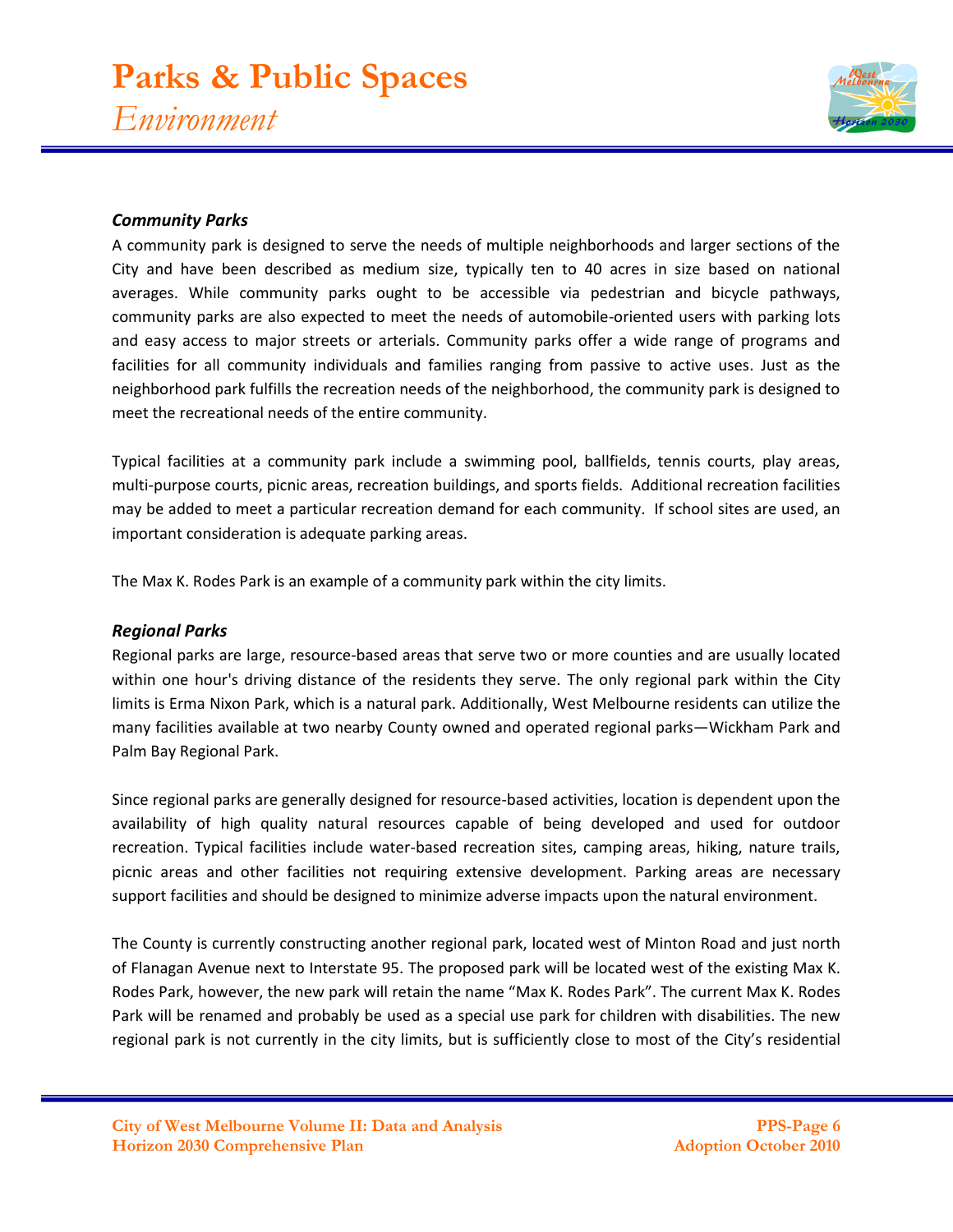

neighborhoods. This regional park will draw heavily from West Melbourne residents that currently use the existing regional parks such as Wickham Park and Palm Bay Regional Park.

## **Recreation Areas Within and Near West Melbourne**

| <b>Site</b>            | Ownership | <b>Type</b>        | <b>Classification</b> | <b>Acres</b> | <b>Facilities</b>                        |
|------------------------|-----------|--------------------|-----------------------|--------------|------------------------------------------|
| Erna Nixon Park        | County    | Special Use        | Regional              | 52.0         | Nature Trail, Picnic Pavilions           |
| Jan Lieson             | City      | Passive Park       | Neighborhood          | 0.3          | Nature Trail, Picnic Tables, Pedways,    |
| <b>Crossroads Park</b> |           |                    |                       |              | Water Fountain                           |
| <b>Bryant Adams</b>    |           |                    |                       |              |                                          |
| Park/Veterans          | City      | <b>Active Park</b> |                       | 4.5          | Tennis Courts, Restrooms, Racquetball    |
| Memorial               |           |                    | Community             |              | Courts, Community Center                 |
| Complex                |           |                    |                       |              |                                          |
| <b>Tallwood Park</b>   | City      | <b>Special Use</b> | Neighborhood          | 4.6          | Exercise Trail, Basketball Court, Picnic |
| Max K. Rodes<br>Park   | County    | <b>Active Park</b> | Regional              | 18.0         | Community Center, Swimming Lake,         |
|                        |           |                    |                       |              | Football Field, Baseball                 |
|                        |           |                    |                       |              | Fields, Concession Stand,                |
|                        |           |                    |                       |              | Basketball Courts, Volleyball            |
|                        |           |                    |                       |              | Court, Shuffleboard Court,               |
|                        |           |                    |                       |              | Playground, Pavilions                    |
| Westbrooke Park        | City      | <b>Active Park</b> | Neighborhood          | 4.4          | Basketball Court, Picnic Areas,          |
|                        |           |                    |                       |              | Pavilion, Restrooms                      |
| <b>Clements Wood</b>   |           |                    |                       |              | Picnic Tables, Baseball, Football,       |
| Park                   | City      | <b>Active Park</b> | Neighborhood          | 5.4          | Playground, Pavilions,                   |
| Hammock Lakes<br>Park  | City      | <b>Active Park</b> | Neighborhood          | 11.4         | Beach Volleyball, Court, Multi-purpose   |
|                        |           |                    |                       |              | Field, Pavilions, Grill / Water Spigots, |
|                        |           |                    |                       |              | Water Fountains, Walking Trail,          |
|                        |           |                    |                       |              | Playground, Basketball Court             |
| <b>Total Acreage</b>   |           |                    |                       |              |                                          |

## **Table PPS-1 Existing Parks and Recreation Facilities**

## *Erna Nixon Park*

A County owned passive and special use park located on the west side of Evans Road, just north of the intersection of Hibiscus Boulevard. It is a 52-acre naturally wooded site with a nature trail and boardwalk.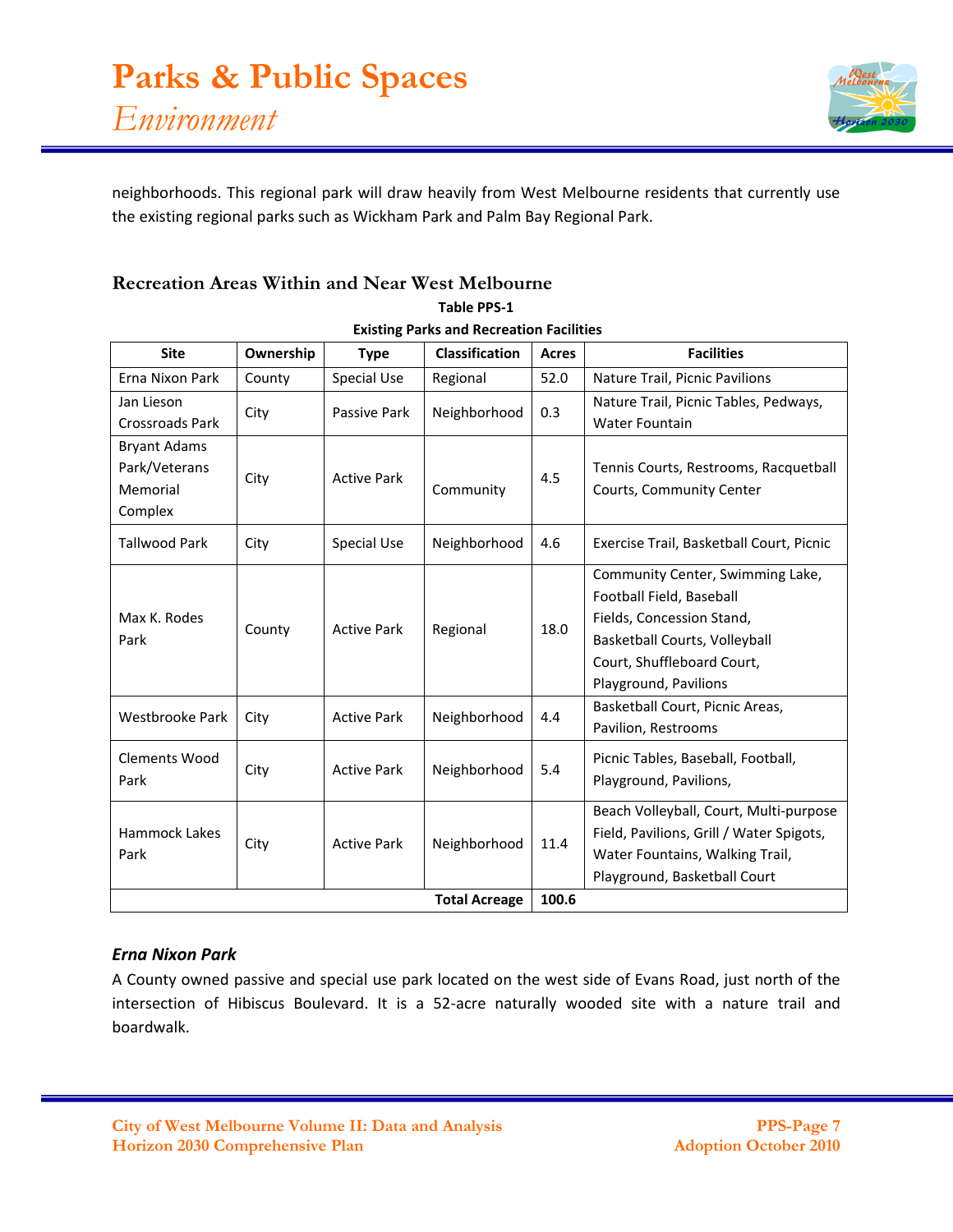## *Jan Lieson Crossroads Park*

A City-owned passive park site located between Minton Road and Meadowlane Avenue. It is a 0.25 acre passive park with picnic tables, exercise trail, and a pavilion.

## *Bryant Adams Park/Veterans Memorial Complex*

A City-owned active recreation area located at the northeast corner of the intersection of Henry Avenue and Minton Road. It is a 4.5 acre park site with four (4) lighted tennis courts and two (2) lighted racquetball courts. Also included on the property is the new Vetrans Memorial Complex. Converted from the previous City Hall location, Veterans Memorial Complex is being renovated to accommodate community activities and services such as classes, demonstrations and meetings.

## *Tallwood Park*

A City-owned passive park with some active recreational facilities located on the west side of Hollywood Boulevard, south of Henry Avenue. It is 4.6 acres in size with walking trail, picnic facilities, basketball court, multi-purpose field, and exercise facilities.

### *Westbrooke Park*

A City-owned active park located on the west side of Hollywood Boulevard, adjacent to the Westbrooke neighborhood. The 4.4 acre park includes a pavilion and shelter with picnic tables, a basketball court, children's play area and a volleyball court.

### *Clement's Wood Park*

This active park is located on 5.4 acres on the south side of Fell Road, east of Hollywood Boulevard. The park includes a baseball field, soccer field, playground equipment and picnic area.

### *Max K. Rodes Park*

An 18-acre active park located on the west side of Minton Road, north of Flanagan Avenue. This park includes a community center, swimming lake, football field, three (3) baseball fields, concession stand, basketball court, volleyball court, playground, and two (2) picnic pavilions.

## **Other Park Resources**

### *Private Subdivisions*

Several subdivisions have set aside land for private neighborhood and pocket parks. Five (5) subdivisions in the City have their own private recreation areas. The Hunter's Creek recreation area has a playground and picnic pavilion. The recreation area at Sheridan Woods contains a playground and a picnic pavilion.

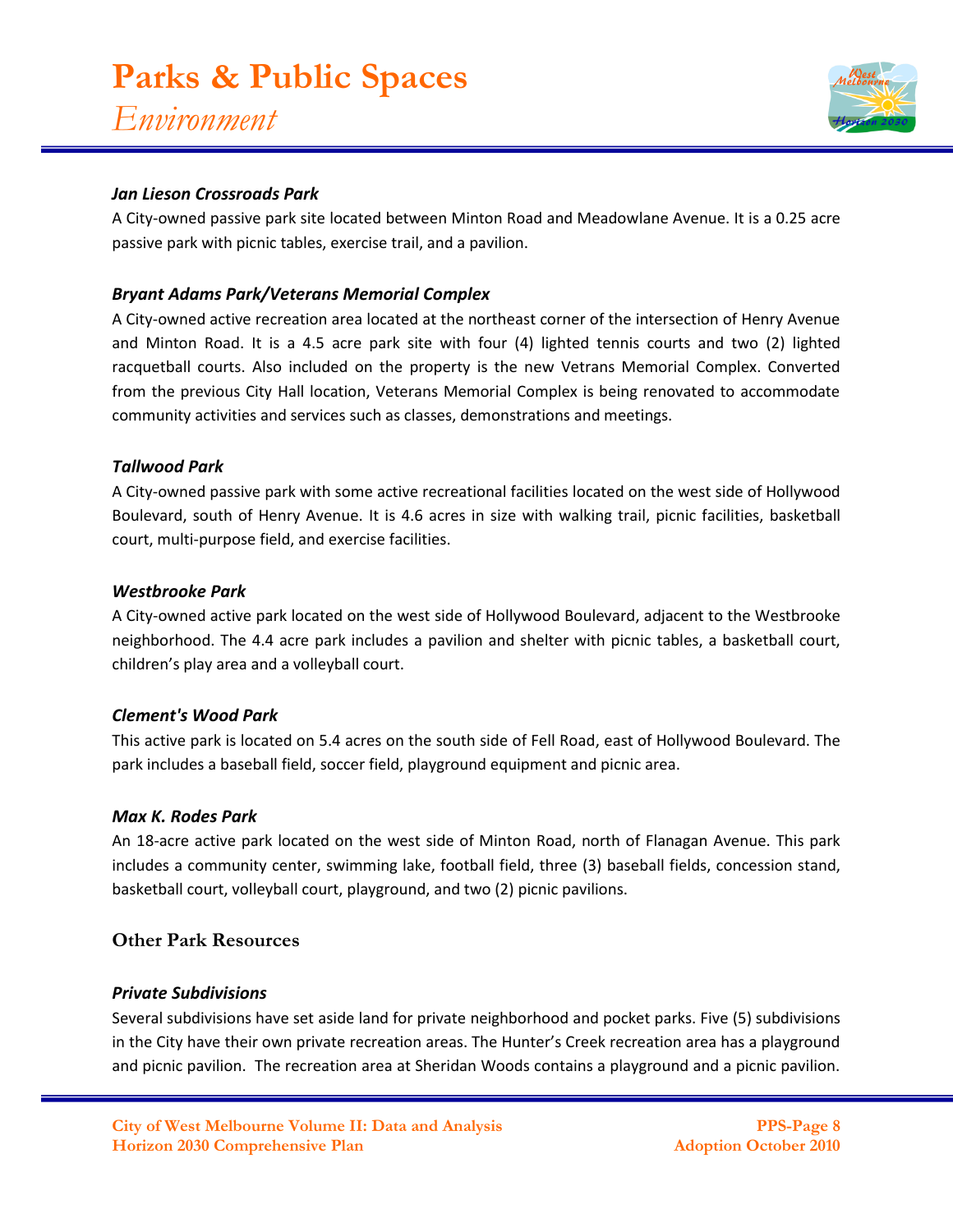

The Falls at Sheridan recreation area contains basketball courts, a playground, and a picnic pavilion. West Melbourne Landings and Oak Grove each have playground areas.

## *Sidewalks*

In May 2009, the City of West Melbourne conducted a sidewalk gap study titled "Safe Routes to School Infrastrucuture Grant Application and Sidewalk Gap Study" that included local roads and roads within the city limits that are owned and maintained by other entities including Brevard County and FDOT. (see attached "Sidewalk Gap Study" map). The study determined the following roads lack complete sidewalks or need sidewalk improvements:

- Minton Road: need sidewalks wider than five feet to accommodate two sets of pedestrians.
- Hollywood Boulevard: intermittent sidewalks on both sides of the road.
- Sheridan Road: needs sidewalks, none present.
- Milwaukee Avenue: intersection improvements needed on the County side of Minton Road to make the crosswalk wider.
- Henry Avenue: needs ADA ramps, better signage and restriping at the crosswalks.

All parks and each of the five public or charter schools—Imagine Schools at West Melbourne, West Melbourne School of Science, Meadowlane Primary Elementary School, Meadowlane Intermediate Elementary School, and Central Middle School—have sidewalks leading up to their entrances. The City received a grant as a result of the "Safe Routes to School" program to add sidewalks on the west side of Hollywood Boulevard from Fell Road north to Henry Avenue. The City will also be adding road segments and sidewalks to the following:

- Doherty Drive: extending south from Henry Road to Heritage Oaks Boulevard.
- Fell Road: extending east from Hollywood Boulevard to Dairy Road.
- Henry Avenue: extending east from Park Hill Boulevard to Dairy Road.

## **Population Trends and Level of Service Issues**

Recreation needs are based on facilities for the existing population and on future facilities to provide for the projected population.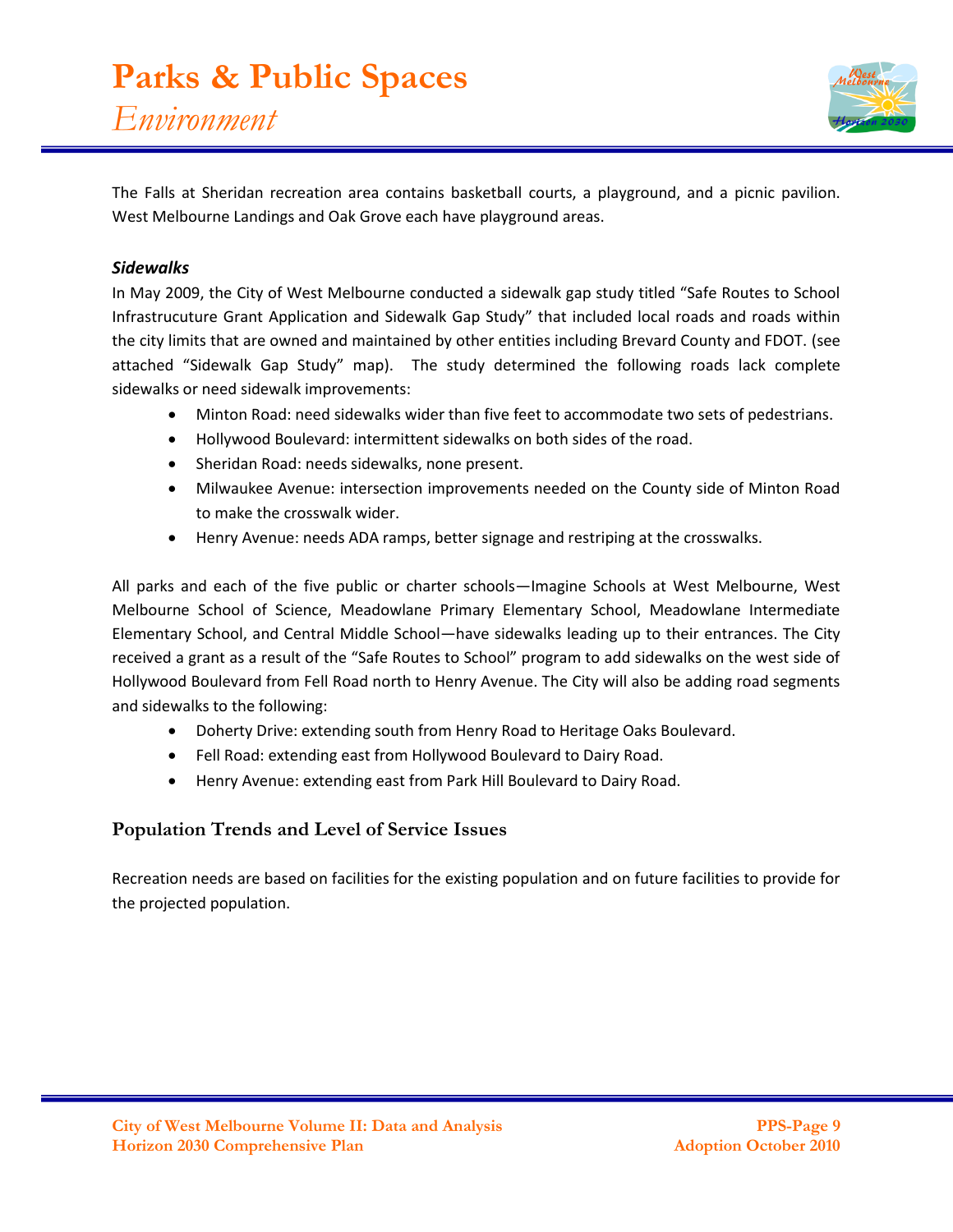| Year | <b>Population</b> | Park Land Required to meet LOS of<br>4 acres per 1,000 residents |
|------|-------------------|------------------------------------------------------------------|
| 2000 | 10,857            | 43                                                               |
| 2005 | 15,058            | 60                                                               |
| 2010 | 17,122            | 69                                                               |
| 2015 | 19,603            | 78                                                               |
| 2020 | 22,553            | 90                                                               |
| 2025 | 25,510            | 102                                                              |
| 2030 | 28,188            | 113                                                              |

#### **Parkland Level of Service Standards**

Source: University of Florida Shimberg Center for Housing Studies, 2010

As can be seen in Table FLU-6 , the City is currently meeting the adopted LOS standard for park acreage, and will continue to do so through 2025, based on current Shimberg Center population estimates. An additional 1.4 acres will be required to meet the recreational needs of the projected 2025 population, and given the land development regulations, it is probable that the city will continue to meet the LOS standards throughout the long term period. The current supply of park facilities will continue to meet the adopted LOS through 2025.

#### *Recreation Demand*

As the population continues to grow in West Melbourne, recreation facilities will be in greater demand by the residents of all ages. With the requirement that all new residential developments dedicate land for parks or pay a recreation fee in lieu of park construction, the City can ensure new parks are created and maintain and upgrade existing parks. In the future, park design should include facilities to satisfy demands of all age groups.

### *Recreation Level of Service Standards*

In order to plan for future recreation, setting level of service (LOS) standards is an appropriate way to ensure the needs of the community are being adequately met. The standards for West Melbourne are based on needs of specific types of recreation, available land to meet these needs and population projections. The LOS standard is four (4) acres per 1,000 residents. With a total of 100.6 acres of parks within the city limits, this standard is currently being met and is expected to be able to be met for the required five (5) year and ten (10) year planning periods. Beyond the short and long term State required planning periods, the City will purchase land or require developer contributions to assist in park development, when needed. The Recreation Master Plan has identified a need for a new park in the northwest part of the City, north of US 192, since there are no public parks in this area available to the public.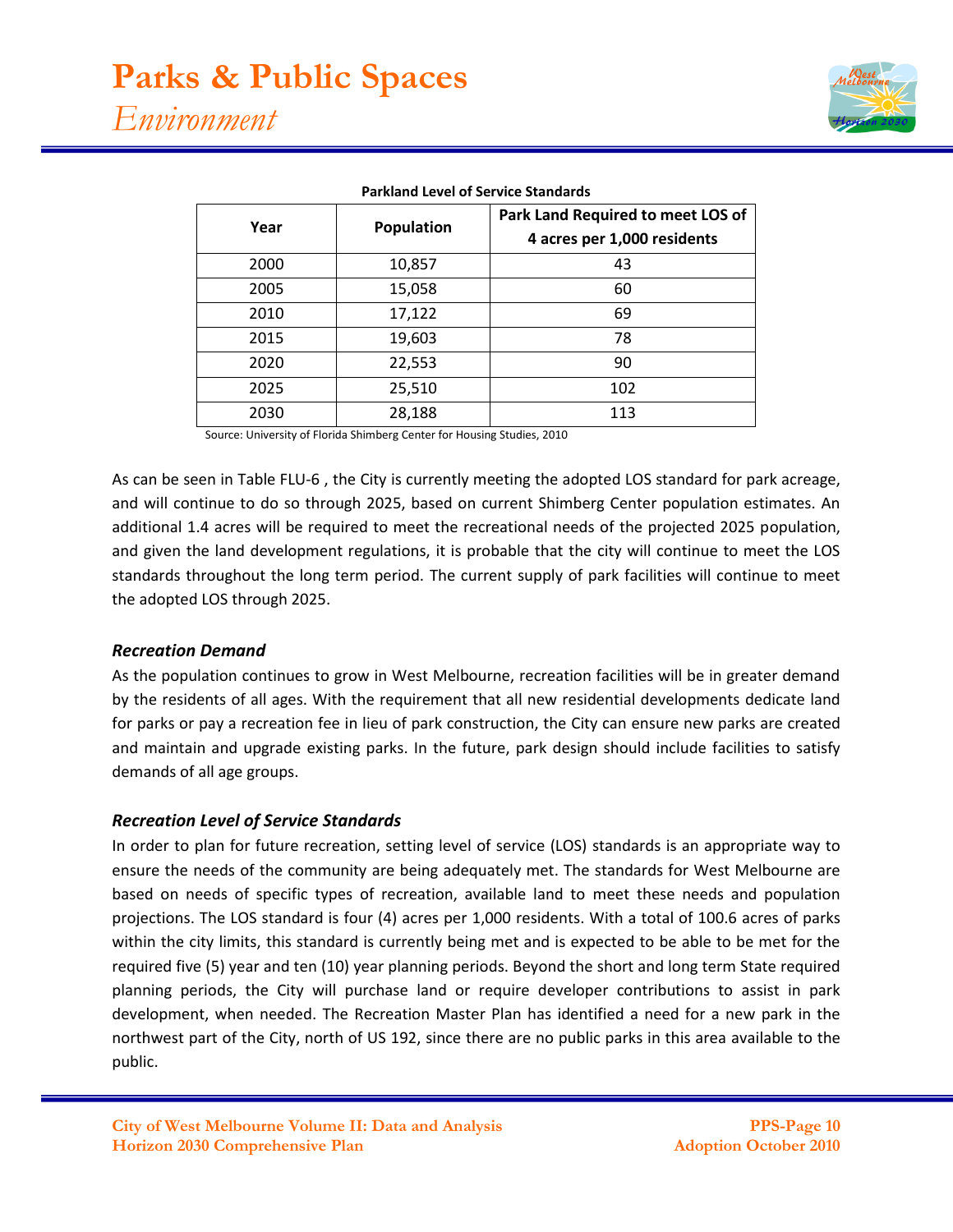

## *Proximity and Access to Recreation Facilities*

All parks presently in the City provide ease of access for the residents that live near them. Since the land area of the City is relatively small (9.9 square miles), the travel time for most residents south of US 192 is relatively short. As identified earlier, there are no public parks north of US 192 available for residents, however, there are several private parks. Any future parks will be designed for easy access to maintain short travel times. Also, the future parks will be designed to accommodate access for the handicapped and will address the needs of children and senior citizens.

#### *Future Recreation Demand and Implementation Strategy*

While the City's parks currently meet the adopted LOS, the City is committed to developing and executing a park strategy which enables the community to achieving its planning vision. The goals, objectives, and policies established within this element seek to promote a variety of resources which interconnect the community by providing a central core, local neighborhood centers and a variety of gathering spaces.

Specific resources that will be the focus of future park and recreation efforts include:

- Development of small, local development focused public spaces and neighborhood parks which can be utilized by all community members.
- Expansion of pedestrian and bicycle facilities.
- Improved access to all public space, park, and recreational resources.
- Promotion of special use parks which provide areas for handicap children and other types of sole use activities.
- Improved connectivity between parks, neighborhoods, and other activity centers.

#### *Future Recreation Facilities in the Private Sector*

The land development regulations (LDR) require developers of subdivisions to either dedicate land to the public or pay a recreation fee in lieu of dedication. In general, the larger developments have provided private recreation areas, while smaller developments have paid the fee in lieu of dedication. These fee payments are used to help finance improvements to the existing parks. It is recommended that the City continue this policy as it benefits all concerned. The City and the private sector have participated jointly in several projects that benefitted the recreation facilities. When applicable, the City should continue to participate with the private sector to improve the City's park system.

#### *Funding Mechanisms*

Funding for parks and recreation improvements is generated from several funds. Items such as the community center, baseball fields and basketball courts are funded by the general fund. The recreation